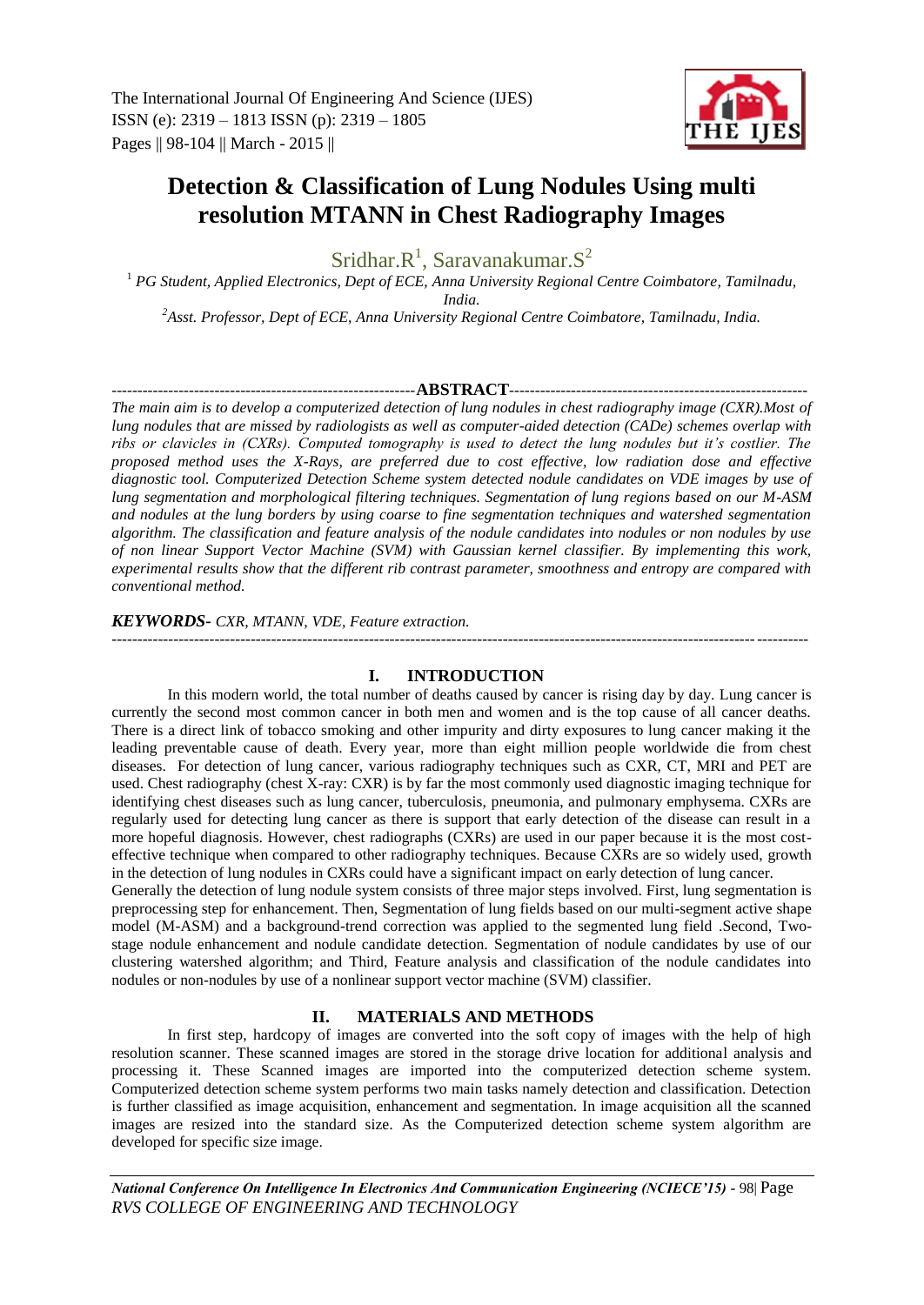Enhancement process of scanned image is required before applying any segmentation and feature extraction algorithm. During the scanning process and storing process of X-ray image, a lot of unrelated information (noise) is added. For removing unrelated information and for enhancing the X-ray image, Total variation De-noise, Wiener filter, Gaussian smoothing pre processing techniques is employed. The figure 2 shows the pre processing techniques of X- ray image.



Fig. 1 shows a computerized detection scheme system.

#### **A. Multi resolution MTANN SCHEME FOR THE LUNG NODULE DETECTION**

To address the issue of the availability of dual-energy systems developed an image-processing technique called virtual dual energy (VDE) radiography for suppressing ribs and clavicles in CXRs by means of multi resolution MTANN. The dual-energy images were used as the bone (trained) images for training of the multi resolution MTANN. The trained MTANN suppressed ribs and clavicles in standard CXRs considerably, while the visibility of nodules and lung vessels was maintained.



Fig. 2 shows pre processing step for X-ray image (a) Input image (b) wiener filter (c) Gaussian smoothing (d) TV de-noise.

*National Conference On Intelligence In Electronics And Communication Engineering (NCIECE'15) -* 99| Page *RVS COLLEGE OF ENGINEERING AND TECHNOLOGY*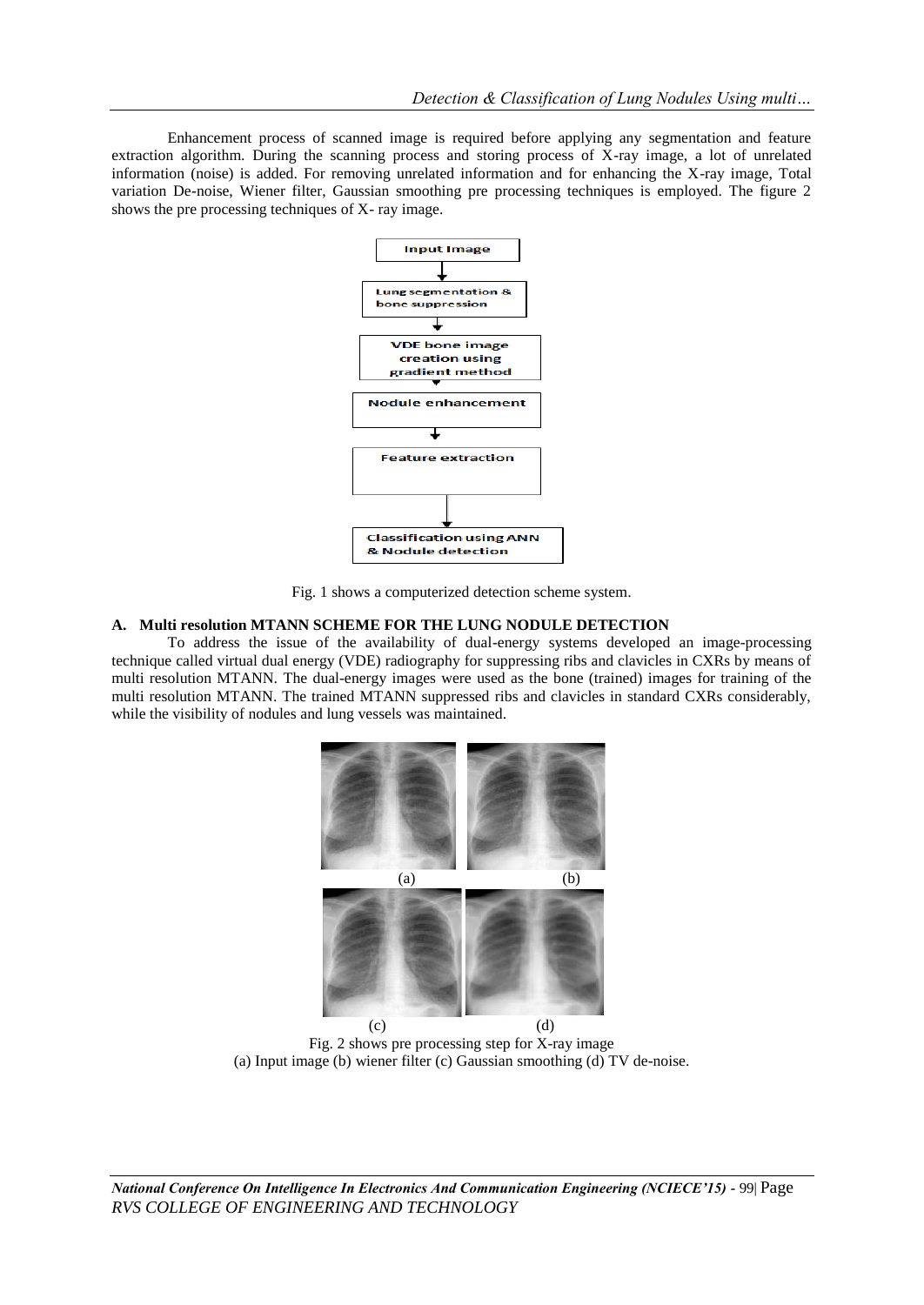#### **B. SEGMENTATION OF LUNGS**

To improve the performance of the computerized detection schemes in Medical field, there are many algorithms are used. To provide a reliable and accurate detection of nodules in the CXR images, the segmentation of lungs is the mostly used pre processing step in different types of computerized detection schemes. The Lung Segmentation is very important to find out the lung nodules which present in margin and edge portions of the lung. The tiny nodules in the lung are missed by seeing through naked eyes. Thus, the proposed algorithm is used to improve the performance and parameters are contrast, smoothness, entropy of the lung nodule image.

Lung segmentation is a critical component of a computerized detection scheme system. It can prevent the occurrence of FPs outside the lung fields. A lot of methods have been proposed for segmenting the lungs in CXRs such as 1. Rule-based segmentation methods, 2. Hybrid methods, 3. Pixel-based methods, and 4.deformable model-based methods. Because the earlier information can easily be included into the segmentation procedure, an active shape model (ASM) has been used for lung segmentation in CXR. Because a conventional ASM cannot cover changes and variations in the entire boundaries of the lungs accurately, we developed a multi segment ASM (M-ASM) that is adaptive to each of multiple segments of the lung boundaries (which we call a multi segment adaptation approach). In our method, the model was improved by fixating of the selected nodes at specific structural boundaries which we call transitional landmarks .This resulted in multiple segmented lung-field boundaries where each segment is correlated with a specific boundary type heart, rib cage, diaphragm, etc,. The node-specific ASM was built by using a fixed set of equally spaced nodes for each boundary segment.



Fig. 3 shows segmentation of lungs based on our M-ASM (a) input image (b) M-ASM (c)M-ASM segmented lung image (d)BTC image.

From the training images, the relative spatial relationships among the nodes in each boundary segment were learned in order to form the shape model. The nodes are arranged into a vector *x* and projected into the principal component shape space by means of the following expression:

$$
b = V^T(x-x')
$$

Where  $V = (V_1 V_2 \dots V_M)$  is the matrix of the first *M* eigenvectors for the shape covariance matrix and *b*=  $(b1b2...bm)^T$  is a vector of shape coefficients for the primary axes. The shape coefficients are constrained to lie in a range  $\cdot$ *m*  $\sqrt{2}i$  to generate only a plausible shape and projected back to node coordinates with the following expression:

*x=x'+Vb*

Here, *m* usually has value between 2 and 3, and it was 2.5 in our experiment. The segmentation accuracy was computed by using the overlap measure  $\Omega$ ,

 $\Omega =$  TPseg

 $TPseg + FPseg + FNseg$ 

*National Conference On Intelligence In Electronics And Communication Engineering (NCIECE'15) -* 100| Page *RVS COLLEGE OF ENGINEERING AND TECHNOLOGY*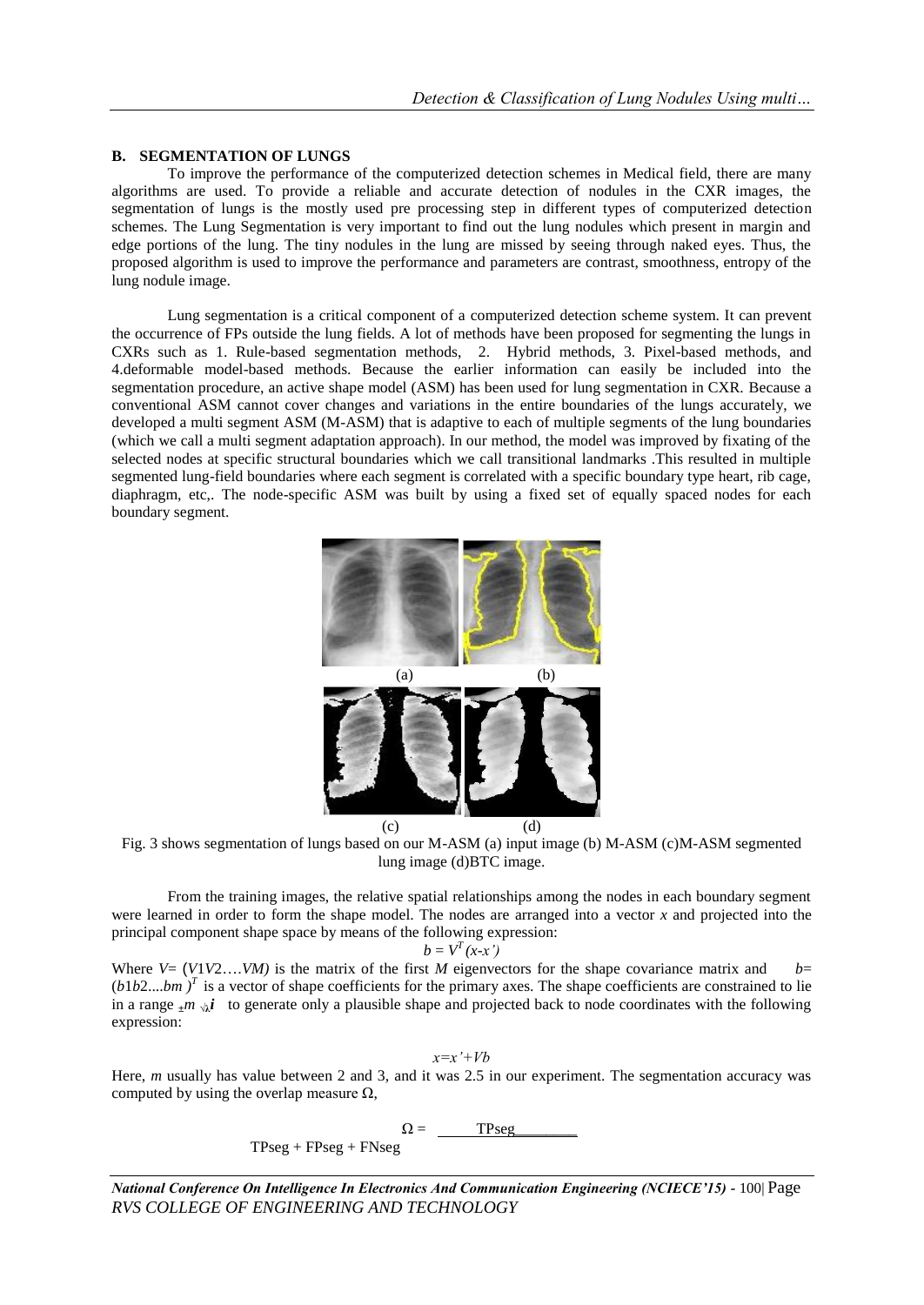Where TPseg was the area correctly classified as a lung field, FPseg was the area incorrectly classified as a lung field, and FNseg was the area incorrectly classified as the background. After the lungs were segmented, using a background-trend correction technique was applied to the segmented lung fields. Then, a second-order (bivariate) polynomial function was fitted to each of the left and right lung fields individually, as illustrated in Fig.3, represented by

$$
F(x, y) = ax^2 + by^2 + c x y + d x + e y + f
$$

where *a*, *b*, *c*, *d*, *e*, and *f* are coefficients are calculated for each case in the image.

### **C. CREATION OF VDE BONE IMAGES**

Chest radiography is one of the most commonly performed diagnostic imaging examinations. The Virtual Dual-Energy imaging develops the different physical properties of soft-tissue and bony structures that affect the attenuation of x-ray photons at different x-ray energies. In this technique commonly used to capture a low-energy image and a high-energy image during a single examination. This results can making a pair of energy subtraction images, permitting either bone or soft tissue to be masked for interpretation. This technique utilizing a massive training artificial neural network (MTANN) can perform both enhancement of a particular opacity and suppression of other opacities in medical images.

With virtual dual-energy radiography (VDE), rib and soft-tissue components of chest radiography images can be separated by software (without specialized equipment), and soft-tissue and bone images can be formed .The (lung) nodules in chest x-rays are often partially obscured by overlying bone such as the ribs or clavicle. The main advantages of simulated virtual dual-energy radiography compared to conventional dual energy are:

- **1.** There is no additional radiation dose to patients is required.
- **2.** There is no specialized equipment for creating of the VDE images.

The multi-resolution MTANN is a supervised non-linear filter consisting of a linear output artificial neural network model capable of operating on image data directly. The developer can uses MTANN tool has two stages, a training stage and an application stage.

In the training stage, the MTANN is trained with input from chest x-rays and corresponding teaching bone images obtained with a dual-energy radiography system. In the application stage, the trained MTANN is applied to a standard chest x-ray to provide a bone-image-like image where the ribs are extracted. The boneimage-like images can then be subtracted from the original image to obtain a soft-tissue-like image where the ribs are suppressed.



Fig.4 shows the creation of VDE bone images (a) input image (b) VDE image.

With the VDE tool, bones can be suppressed, and the false positive segment can be decreased. Utilizing the VDE application, it was able to suppress the ribs and allow for better temporal subtraction image comparison than with conventional chest x-rays.

In our computerized scheme, we applied the VDE technology to reduce the rib induced segment and to find out the nodules which are overlapping with the ribs and clavicles in the lungs. This VDE technology performs by two stages Enhancement techniques, watershed based segmentation and by grey level morphology.

*National Conference On Intelligence In Electronics And Communication Engineering (NCIECE'15) -* 101| Page *RVS COLLEGE OF ENGINEERING AND TECHNOLOGY*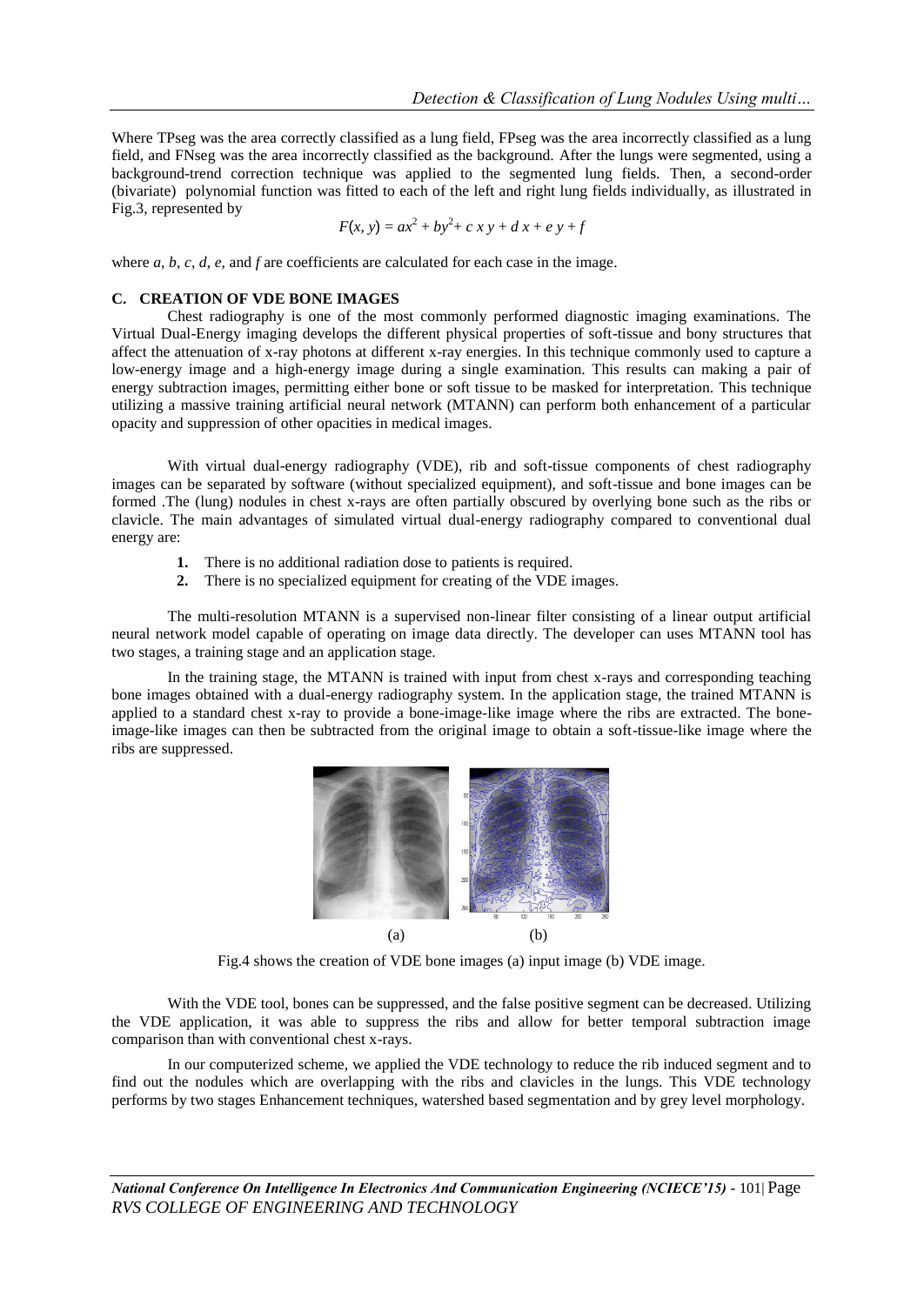#### **D. NODULE ENHANCEMENT**

We developed a method, two-stage nodule-enhancement techniques and applied it to the preprocessed image to obtain a nodule enhanced image and a nodule likelihood map. Then, our proposed method two-stage nodule enhancement techniques are produced a nodule-enhanced image and a nodule- likelihood map. The first stage of this technique enhanced nodules by use of two different types of gray-level morphologic opening operators, one enhanced nodules and the other one suppressed ribs. The second stage of nodule enhancement technique is converted the nodule-enhanced image into a nodule-likelihood map by use of a directional gradient magnitude filter. First, a gray-level morphologic opening operator with a nodule template was applied to the preprocessed image to obtain a nodule enhanced image, as illustrated in Figure 5.



Fig. 5 shows the nodule enhancement by using the gray-level morphologic filter. (a) morphological opening (b) Erosion (c)Dilation (d) nodule-enhanced image.

#### (i) Morphological Operations

In the first step, grey level morphological operation was induced for the detection of the nodules overlapping ribs and clavicles. Morphology is a set of image processing operations that process images based on its shapes. Morphological operations apply a structuring element to a corresponding input image, creating an output image of the same size. The basic morphological operations are dilation and erosion.

Dilation adds pixels to the boundaries of objects in an image, while erosion removes pixels on object borders in an image. The number of pixels added or removed from the objects in an image depends on the size and shape of the structuring element used to process the image. The figure 5 shows the morphological operations of corresponding input image. We applied a binary morphologic erosion operator to the nodule candidate regions to break connections between the nodule and non-nodule regions. After that, a binary morphologic dilation operator dilated the connected region and representing a rough nodule candidate was obtained.

Next, some gray-level morphologic opening operators with rib templates were applied to the preprocessed image to produce a rib-like-pattern enhanced image. Finally, the rib enhanced image was subtracted from the nodule-like-pattern-enhanced image to produce a nodule enhanced image. In the image, the nodule-like image patterns have larger pixel values; the rib-like image patterns and other patterns have smaller pixel values. The morphological filter can enhance a nodule effectively.



*National Conference On Intelligence In Electronics And Communication Engineering (NCIECE'15) -* 102| Page *RVS COLLEGE OF ENGINEERING AND TECHNOLOGY*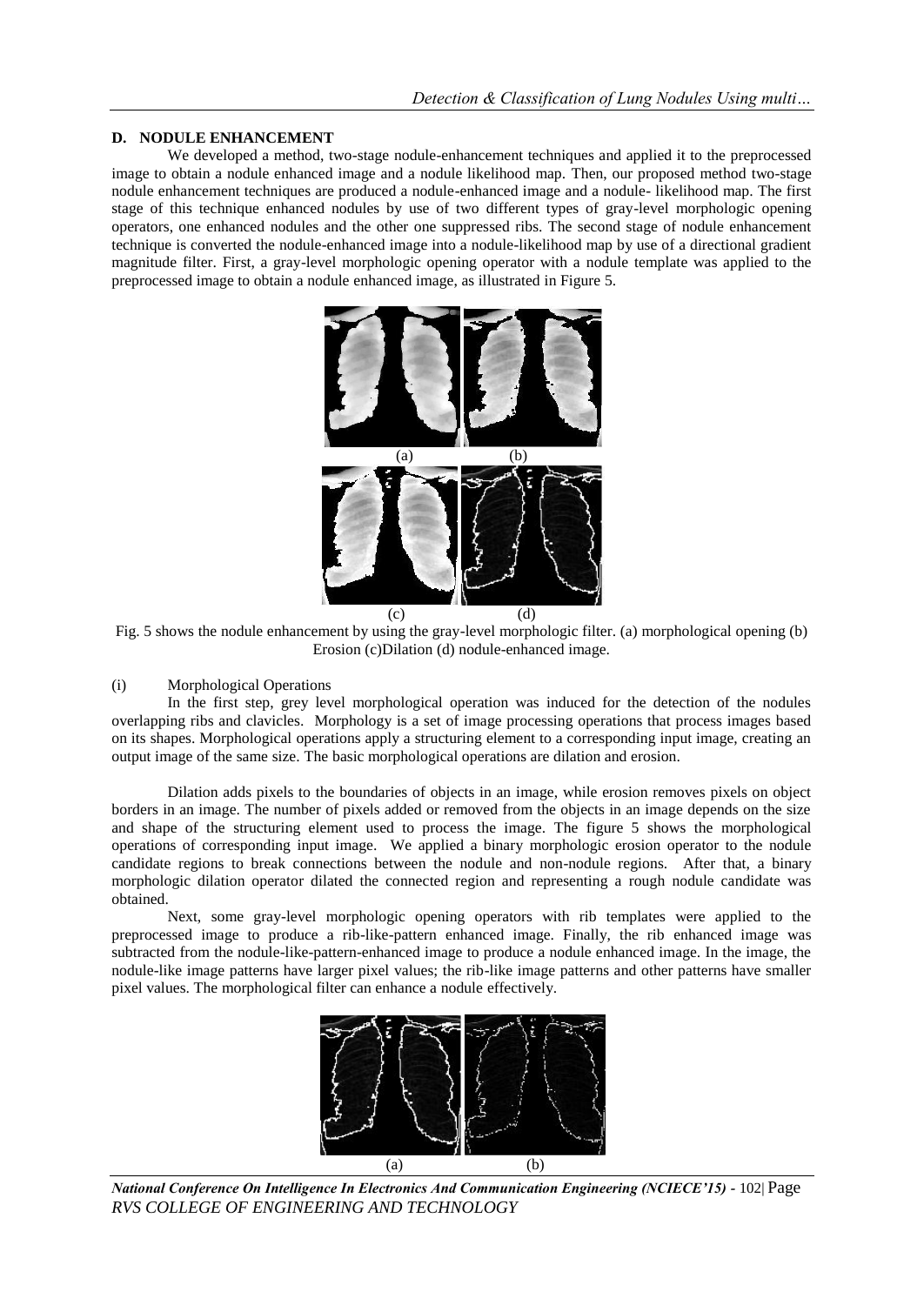

Fig.6 shows the nodule likelihood map pattern obtained by using our second-step nodule enhancement. (a)Nodule-likelihood map image. (b) rib-like pattern (rib suppression image) (c) gradient image.(d) Gradient magnitude, Gmag (left), Gradient direction, Gdir(right).

#### **(ii) Directional Gradient Magnitude Filter**

Image gradients can be used to extract information from the images. Gradient images are created from the original image. Each pixel of a gradient image measures the change in intensity of that same point in the corresponding original image, in a specified direction. The purpose of the second step of our nodule enhancement was to modify the nodule-enhanced image into a nodule likelihood map, as illustrated in Figure 6. First, the nodule enhanced image was smoothed by using a Gaussian filter in order to reduce noise.

 $[Gmag, Gdir] = imgradient(I, method)$ 

Where, Gmag - Gradient magnitude, returned as a non-sparse matrix the same size as image [I.](http://in.mathworks.com/help/images/ref/imgradient.html#inputarg_I) Gdir -Gradient direction, returned as a nonsparse matrix the same size as image [I.](http://in.mathworks.com/help/images/ref/imgradient.html#inputarg_I) Gdir include angles in degrees within the range [-180 180] measured counterclockwise from the positive *x*-axis.

#### **(iii) Watershed Segmentation**

In the second step, the watershed segmentation was processed to detect the lung nodules accurately. To refine the rough segmentation offered by morphologic filtering, we developed a method is clustering watershed segmentation technique. Hit the highest point within the rough nodule candidate region in the nodule-enhanced image were obtained. It is used for initializing the watershed segmentation algorithm.



Fig.7 watershed segmentation of nodule enhanced image.

#### **E. FEATURE ANALYSIS**

We take out the features from each of the segmented nodule candidates after connected-component labeling. To analyze the texture of 2D image, the GLCM is broadly used. This GLCM matrix stores the cooccurrence frequencies of the pairs of grey levels which are grouped by a distance and orientation.

In the process of detection of nodules, the physical characteristics such as growth rate, classification pattern and margin type of the nodule plays an important role. Classifier organization depends completely on the feature selection. Feature classification includes here are contrast, energy, mean, kurtosis entropy, third moment.

| <b>Table Head</b> | <b>Texture feature extraction</b> |          |          |          |          |
|-------------------|-----------------------------------|----------|----------|----------|----------|
| <b>Samples</b>    |                                   |          |          |          |          |
| Mean              | 4.6430                            | 4.215    | 5.256    | 6.213    | 4.389    |
| Contrast          | 26.074                            | 12.628   | 23.418   | 11.287   | 19.752   |
|                   |                                   |          |          |          |          |
| Entropy           | 0.853                             | 0.724    | 0.861    | 0.623    | 0.731    |
| Kurtosis          | 1.7043                            | 1.5010   | 1.7823   | 1.830    | 1.651    |
| Third moment      | $-0.227$                          | $-0.698$ | $-0.063$ | $-0.659$ | $-0.078$ |
| Energy            | 0.5061                            | 0.6591   | 0.4589   | 0.2560   | 0.5650   |

**Table 1** shows the texture feature extracted for first five sample image of the database**.**

*National Conference On Intelligence In Electronics And Communication Engineering (NCIECE'15) -* 103| Page *RVS COLLEGE OF ENGINEERING AND TECHNOLOGY*